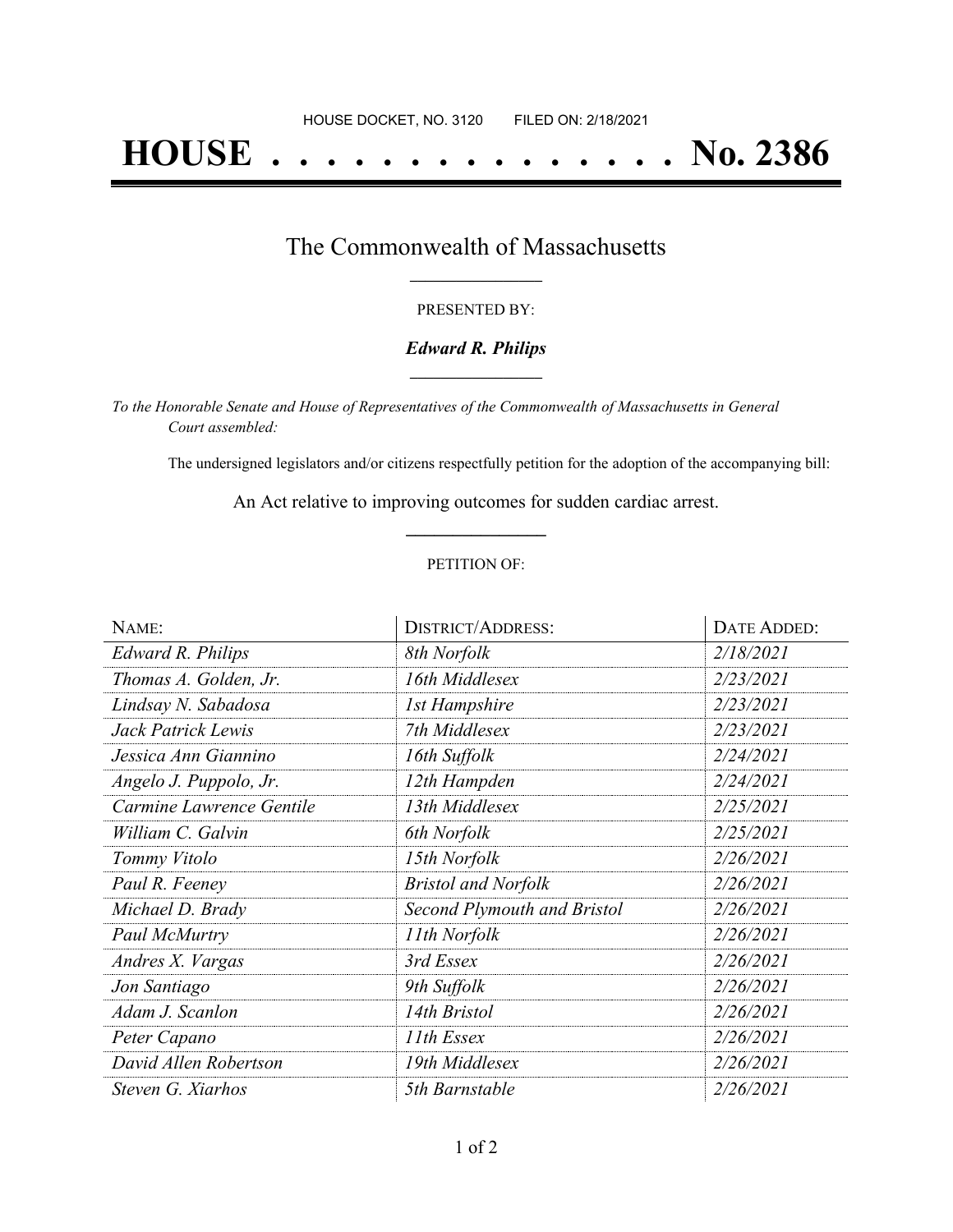| Sean Garballey              | 23rd Middlesex                | 2/26/2021  |
|-----------------------------|-------------------------------|------------|
| Jacob R. Oliveira           | 7th Hampden                   | 3/2/2021   |
| Patrick M. O'Connor         | Plymouth and Norfolk          | 3/4/2021   |
| Walter F. Timilty           | Norfolk, Bristol and Plymouth | 3/11/2021  |
| Brian M. Ashe               | 2nd Hampden                   | 3/11/2021  |
| Daniel J. Ryan              | 2nd Suffolk                   | 3/11/2021  |
| Christine P. Barber         | 34th Middlesex                | 3/15/2021  |
| John J. Mahoney             | 13th Worcester                | 4/16/2021  |
| Natalie M. Higgins          | 4th Worcester                 | 5/11/2021  |
| Mathew J. Muratore          | 1st Plymouth                  | 6/9/2021   |
| Kimberly N. Ferguson        | 1st Worcester                 | 6/16/2021  |
| David Henry Argosky LeBoeuf | 17th Worcester                | 8/24/2021  |
| Adrian C. Madaro            | 1st Suffolk                   | 10/14/2021 |
| Vanna Howard                | 17th Middlesex                | 11/26/2021 |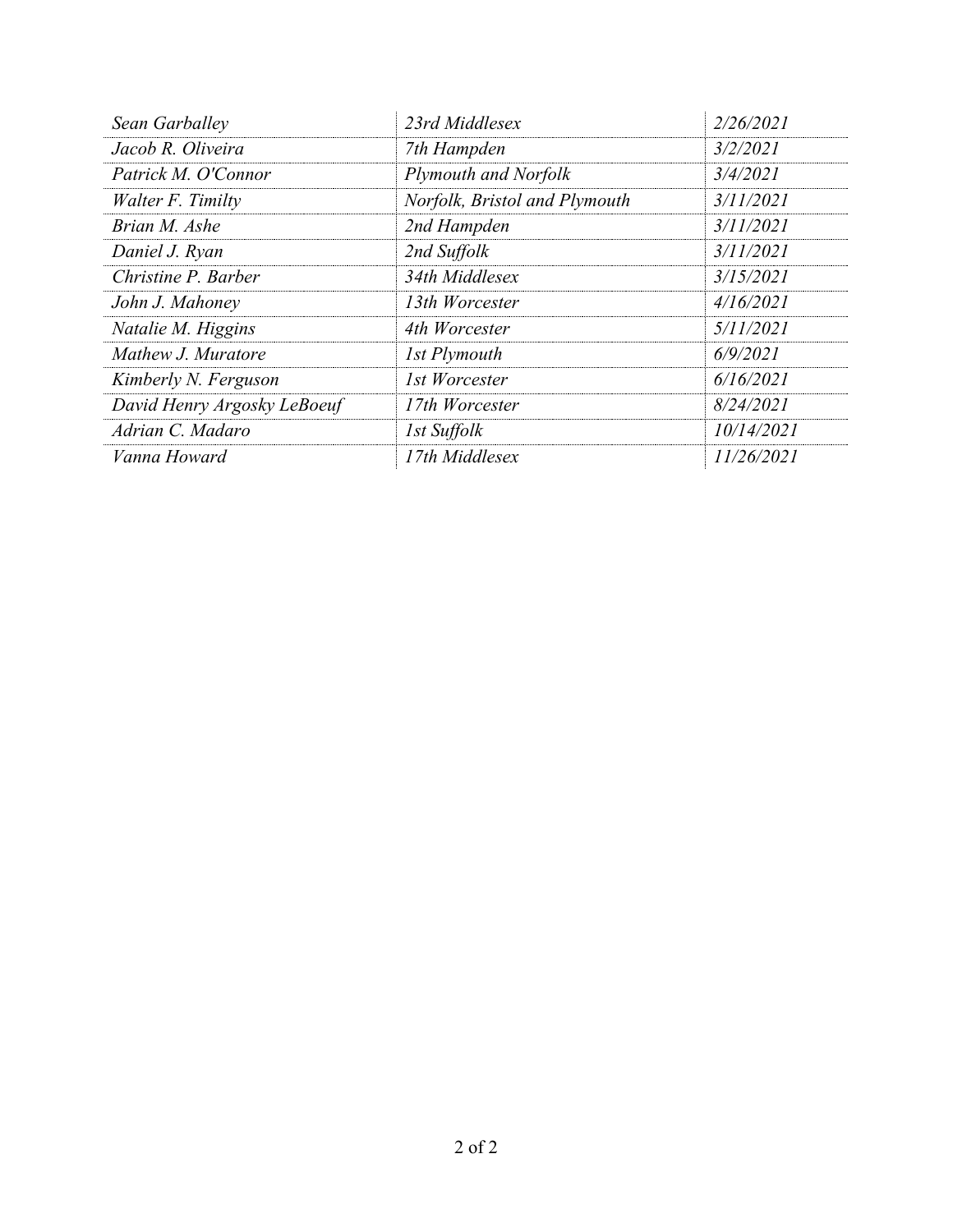# HOUSE DOCKET, NO. 3120 FILED ON: 2/18/2021 **HOUSE . . . . . . . . . . . . . . . No. 2386**

By Mr. Philips of Sharon, a petition (accompanied by bill, House, No. 2386) of Edward R. Philips and others relative to improving outcomes for sudden cardiac arrest. Public Health.

## The Commonwealth of Massachusetts

**In the One Hundred and Ninety-Second General Court (2021-2022) \_\_\_\_\_\_\_\_\_\_\_\_\_\_\_**

**\_\_\_\_\_\_\_\_\_\_\_\_\_\_\_**

An Act relative to improving outcomes for sudden cardiac arrest.

Be it enacted by the Senate and House of Representatives in General Court assembled, and by the authority *of the same, as follows:*

| 1              | SECTION 1. Subsection (b) of section 18B of chapter 6A, as so appearing, is hereby              |
|----------------|-------------------------------------------------------------------------------------------------|
| 2              | amended by striking out the figure "11" and inserting in place thereof the following figure:-   |
| 3              | " $13$ ".                                                                                       |
| $\overline{4}$ | SECTION 2. Said subsection (b) of said section 18B of said chapter 6A, as so appearing,         |
| 5              | is hereby further amended by inserting after the words "Massachusetts Ambulance Association"    |
| 6              | the following words:-, 1 of whom shall be a physician with a specialty in emergency medicine, 1 |
| $\tau$         | of whom shall have expertise in regional EMS.                                                   |
| 8              | SECTION 3. Subsection (g) of said section 18B of said chapter 6A, as so appearing, is           |
| 9              | hereby amended by adding the following sentence:-                                               |
| 10             | The commission shall establish a procedure for monitoring adherence by identified               |
| 11             | telecommunicators and the governing bodies of identified telecommunicators to the requirements  |
|                |                                                                                                 |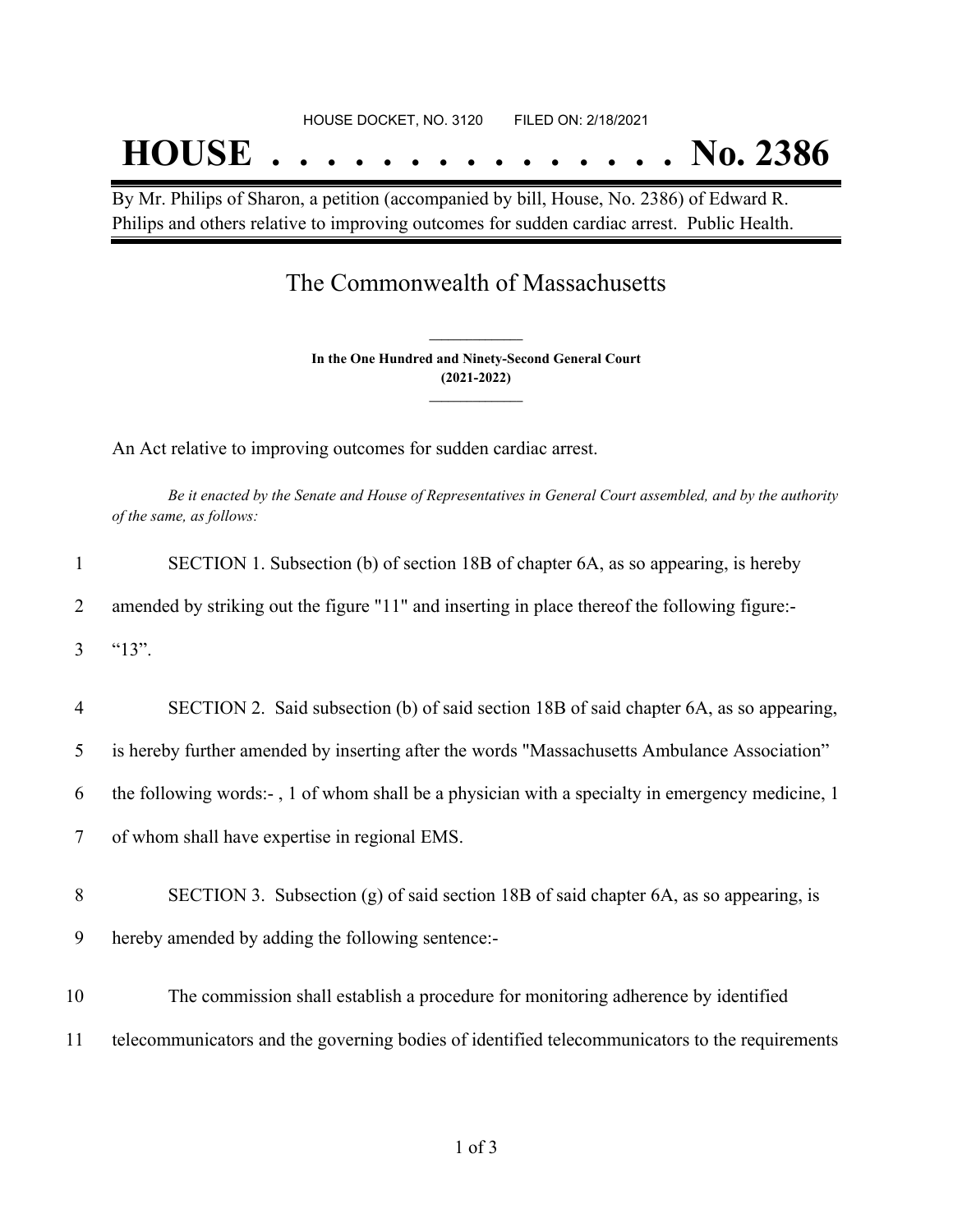| 12 | set forth in above subsection and may adjust state grant or shared revenue amounts based on        |
|----|----------------------------------------------------------------------------------------------------|
| 13 | failure to comply with the requirements of this section.                                           |
| 14 | SECTION 4. (a) As used in this section, the following words shall, unless the context              |
| 15 | requires otherwise, have the following meanings:-                                                  |
| 16 | "Emergency medical dispatcher", a professional telecommunicator, tasked with the                   |
| 17 | gathering of information related to medical emergencies, the provision of assistance and           |
| 18 | instructions by voice, prior to the arrival of emergency medical services, and the dispatching and |
| 19 | support of EMS resources responding to an emergency call.                                          |
| 20 | "Telecommunicator", a communications worker who receives and transmits information                 |
| 21 | to coordinate operations of other personnel and vehicles carrying out a service                    |
| 22 | Paragraph (3) of section 2 of chapter 111C, as appearing in the 2018 Official Edition, is          |
| 23 | hereby amended by adding the following clause:-                                                    |
| 24 | (iii) All 911 telecommunicators that provide dispatch for emergency medical conditions             |
| 25 | shall be required to be trained utilizing the most current nationally recognized emergency         |
| 26 | cardiovascular care guidelines, in high-quality Telephone-CPR. The instruction shall incorporate   |
| 27 | recognition protocols for out of hospital cardiac arrest, compression-only CPR instructions for    |
| 28 | callers, and continuous education.                                                                 |
| 29 | SECTION 5. Section $12V \frac{1}{2}$ of chapter 112, as so appearing, is hereby amended by         |
| 30 | adding the following in 2 subsections:-                                                            |
| 31 | (d) Notwithstanding any general or special law to the contrary, an AED registry shall be           |
| 32 | established for the purpose of allowing local 911 telecommunicator to locate accessible AEDs.      |

of 3